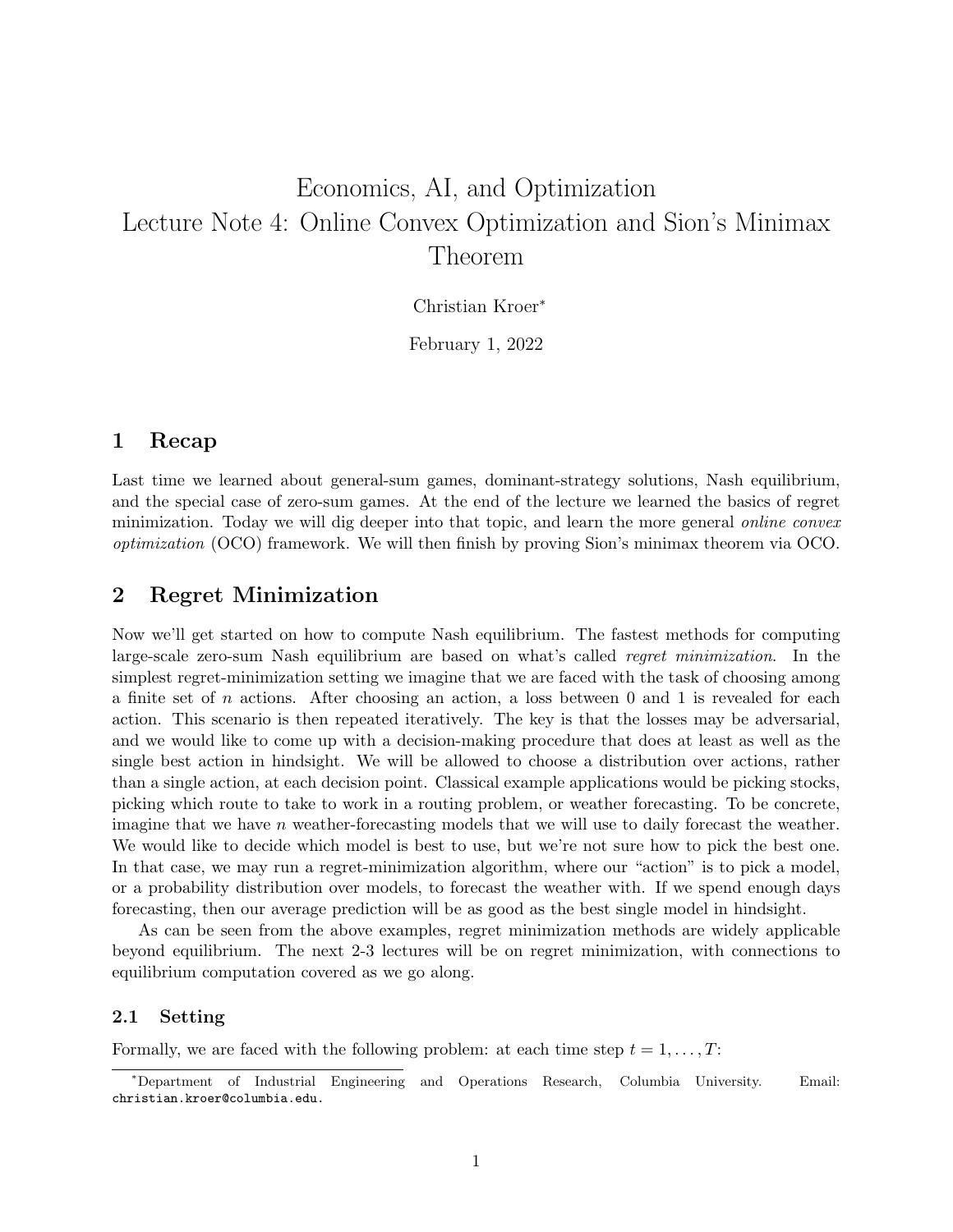- 1. We recommend a decision  $x_t \in \Delta^n$
- 2. A loss vector  $g_t \in [0,1]^n$  is revealed to us, and we pay the loss  $\langle g_t, x_t \rangle$

Our goal is to develop an algorithm that recommends good decisions. A natural goal would be to do as well as the best sequence of actions in hindsight. But this turns out to be too ambitious, as the following example shows

**Example 1.** We have 2 actions  $a_1, a_2$ . At timestep t, if our algorithm puts probability greater than 1  $\frac{1}{2}$  on action  $a_1$ , then we set the loss to  $(1,0)$ , and vice versa we set it to  $(0,1)$  if we put less than  $\frac{1}{4}$  on  $a_1$ . Now we face a loss of at least  $\frac{T}{2}$  whereas the hest sequence in hindsight has a  $\frac{1}{2}$  on  $a_1$ . Now we face a loss of at least  $\frac{T}{2}$ , whereas the best sequence in hindsight has a loss of 0.

Instead, our goal will be to minimize regret. The regret at time t is how much worse our sequence of actions is, compared to the best single action in hindsight:

$$
R_t = \sum_{\tau=1}^t \langle g_\tau, x_\tau \rangle - \min_{x \in \Delta^n} \sum_{\tau=1}^t \langle g_\tau, x \rangle
$$

We say that an algorithm is a no-regret algorithm if for every  $\epsilon > 0$ , there exists a sufficientlylarge time horizon T such that  $\frac{R_T}{T} \leq \epsilon$ .

Let's see an example showing that randomization is necessary. Consider the following natural algorithm: at time  $t$ , choose the action that minimizes the loss seen so far, where  $e_i$  is the vector of all zeroes except index i is 1:

$$
x_{t+1} = \underset{x \in \{e_1, \dots, e_n\}}{\operatorname{argmin}} \sum_{\tau=1}^t \langle g_\tau, x \rangle.
$$
 (FTL)

This algorithm is called *follow the leader* (FTL). Note that it always chooses a deterministic action. The following example shows that FTL, as well as any other deterministic algorithm, cannot be a no-regret algorithm

**Example 2.** At time t, say that we recommend action i. Since the adversary gets to choose the loss vector after our recommendation, let them choose the loss vector be such that  $g_i = 1$ ,  $g_j = 0 \forall j \neq i$ . Then our deterministic algorithm has loss  $T$  at time  $T$ , whereas the cost of the best action in hindsight is at most  $\frac{T}{n}$ .

It is also possible to derive a lower bound showing that any algorithm must have regret at least  $O(\sqrt{T})$  in the worst case, see e.g. [\[8\]](#page-9-0) Example 17.5.

#### 2.2 The Hedge Algorithm

We now show that, while it is not possible to achieve no-regret with deterministic algorithms, it is possible with randomized ones. We will consider the Hedge algorithm. It works as follows:

- At  $t = 1$ , initialize a weight vector  $w^1$  with  $w_i^1 = 1$  for all actions i
- At time t, choose actions according to the probability distribution  $p_i = \frac{w_i^t}{\sum_j w_j^t}$
- After observing  $g_t$ , set  $w_i^{t+1} = w_i^t \cdot e^{-\eta g_{t,i}}$ , where  $\eta$  is a stepsize parameter

The stepsize  $\eta$  controls how aggressively we respond to new information. If  $g_{t,i}$  is large then we decrease the weight  $w_i$  more aggressively.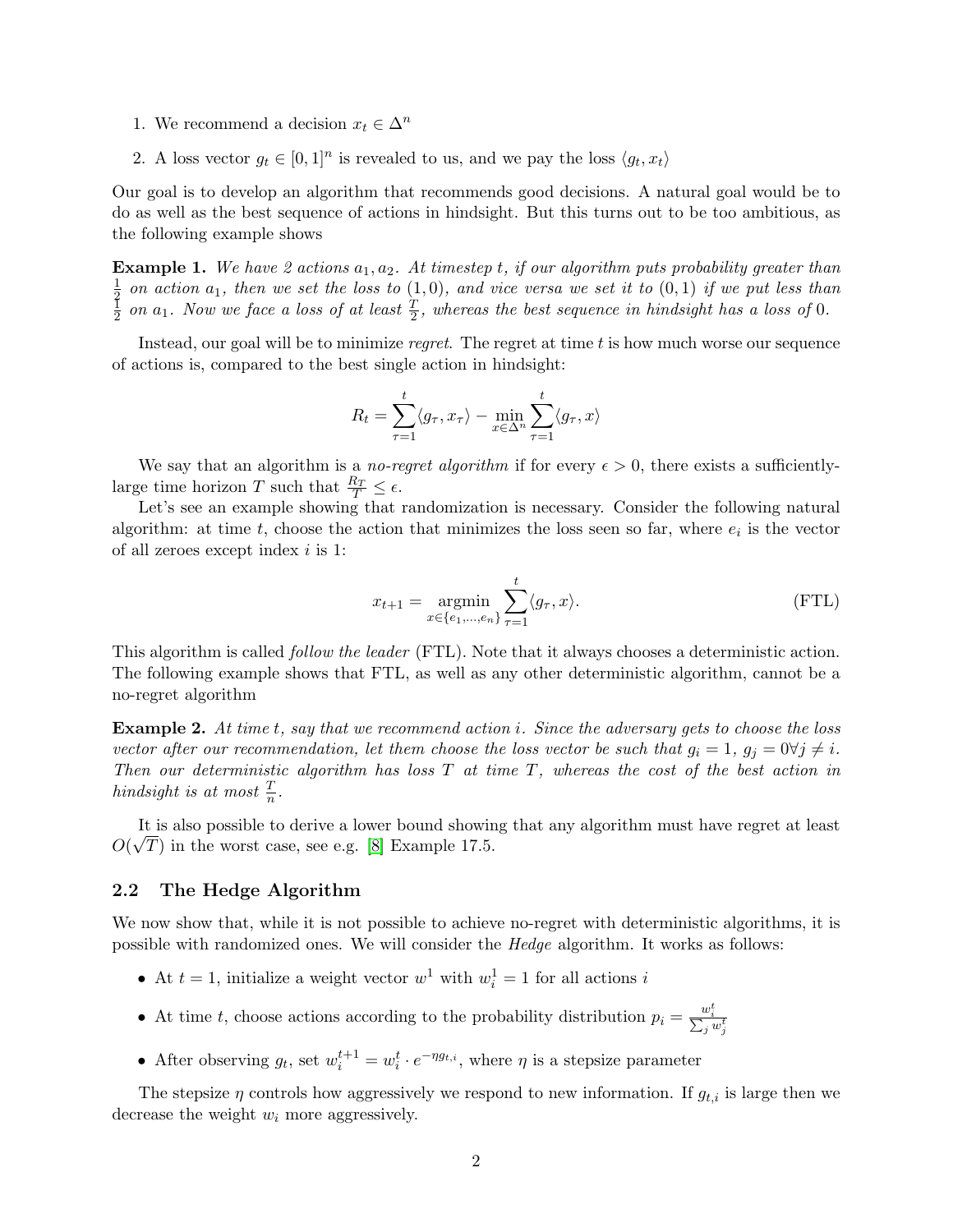Theorem 1. Consider running Hedge for T timesteps. Hedge satisfies

$$
R_T \leq \frac{\eta T}{2} + \frac{\log n}{\eta}
$$

*Proof.* Let  $g_t^2$  denote the vector of squared losses. Let  $Z_t = \sum_j w_j^t$  be the sum of weights at time t. We have

$$
Z_{t+1} = \sum_{i=1}^{n} w_i^t e^{-\eta g_{t,i}}
$$
  
=  $Z_t \sum_{i=1}^{n} x_{t,i} e^{-\eta g_{t,i}}$   
 $\leq Z_t \sum_{i=1}^{n} x_{t,i} (1 - \eta g_{t,i} + \frac{\eta^2}{2} g_{t,i}^2)$   
=  $Z_t (1 - \eta \langle x_t, g_t \rangle + \frac{\eta^2}{2} \langle x_t, g_t^2 \rangle)$   
 $\leq Z_t e^{-\eta \langle x_t, g_t \rangle + \frac{\eta^2}{2} \langle x_t, g_t^2 \rangle}$ 

where the first inequality uses the second-order Taylor expansion  $e^{-x} \leq 1 - x + \frac{x^2}{2}$  $rac{v^2}{2}$  and the second inequality uses  $1 + x \leq e^x$ .

Telescoping and using  $Z_1 = n$ , we get

$$
Z_{T+1} \le n \prod_{t=1}^T e^{-\eta \langle x_t, g_t \rangle + \frac{\eta^2}{2} \langle x_t, g_t^2 \rangle} = n e^{-\eta \sum_{t=1}^T \langle x_t, g_t \rangle + \frac{\eta^2}{2} \sum_{t=1}^T \langle x_t, g_t^2 \rangle}
$$

Now consider the best action in hindsight  $i^*$ . We have

$$
e^{-\eta \sum_{t=1}^{T} g_{t,i^*}} = w_{i^*}^{T+1} \le Z_{T+1} \le ne^{-\eta \sum_{t=1}^{T} \langle x_t, g_t \rangle + \frac{\eta^2}{2} \sum_{t=1}^{T} \langle x_t, g_t^2 \rangle}
$$

Taking logs gives

$$
-\eta \sum_{t=1}^{T} g_{t,i^{*}} \leq \log n - \eta \sum_{t=1}^{T} \langle x_{t}, g_{t} \rangle + \frac{\eta^{2}}{2} \sum_{t=1}^{T} \langle x_{t}, g_{t}^{2} \rangle.
$$

Now we rearrange to get

$$
R_T \le \frac{\log n}{\eta} + \frac{\eta}{2} \sum_{t=1}^T \langle x_t, g_t^2 \rangle \le \frac{\log n}{\eta} + \frac{\eta T}{2},
$$

where the last inequality follows from  $x_t \in \Delta^n$  and  $g_t \in [0,1]^n$ .

If we know T in advance we can now set  $\eta = \frac{1}{\beta}$  $\frac{1}{T}$  to get that Hedge is a no-regret algorithm.

 $\Box$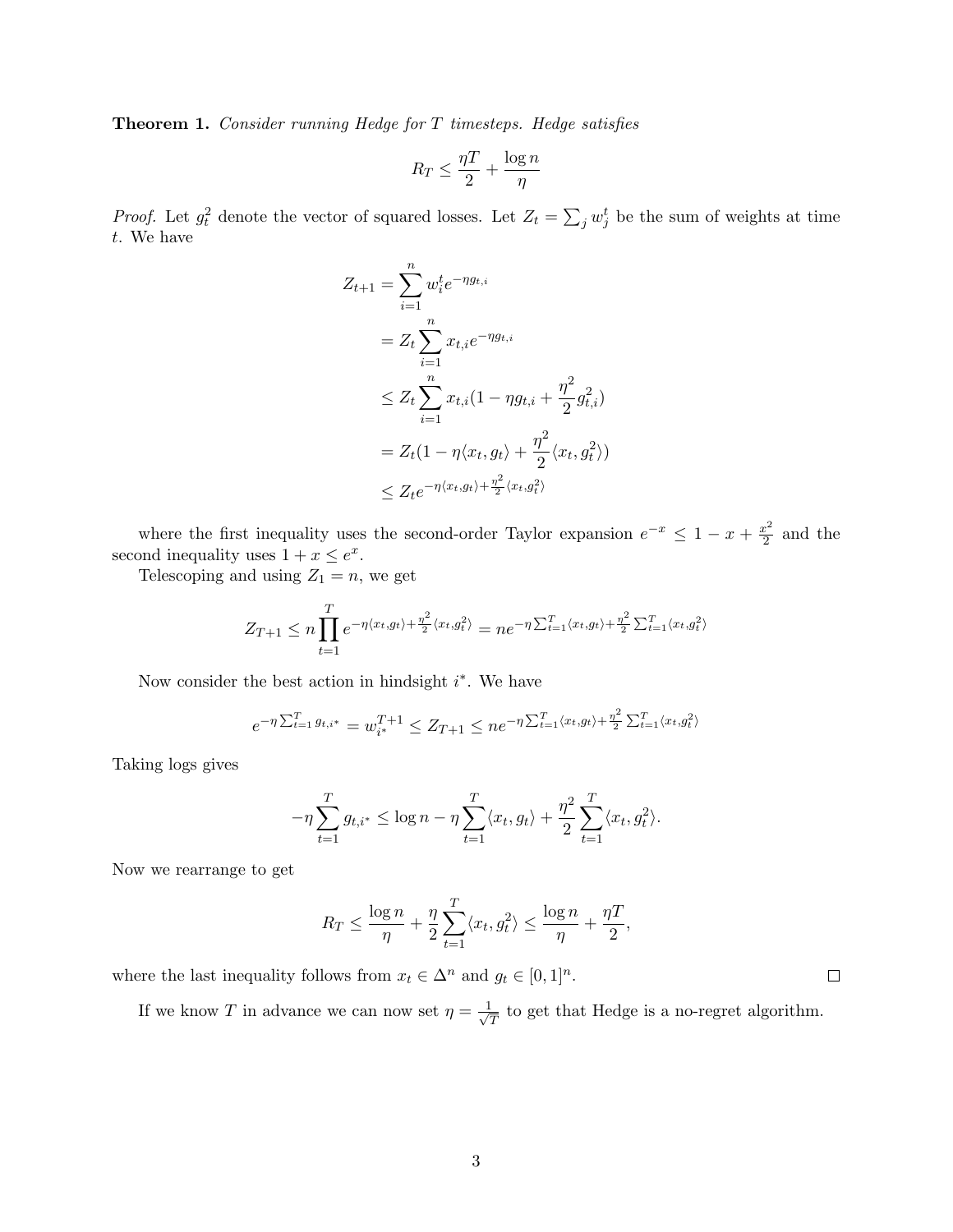## 3 Online Convex Optimization

In OCO, we are faced with a similar, but more general, setting than in the regret-minimization setup from last time. In the OCO setting, we are making decisions from some compact convex set  $X \in \mathbb{R}^n$  (analogous to the fact that we were previously choosing probability distributions from  $\Delta^n$ ). After choosing a decision  $x_t$ , we suffer a convex loss  $f_t(x_t)$ . We will assume that  $f_t$  is differentiable for convenience, but this assumption is not necessary.

As before, we would like to minimize the regret:

$$
R_T = \sum_{t=1}^{T} f_t(x_t) - \min_{x \in X} \sum_{t=1}^{T} f_t(x)
$$

We saw in the last lecture that the follow-the-leader (FTL) algorithm, which always picks the action that minimizes the sum of losses seen so far, does not work. That same argument carries over to the OCO setting. The basic problem with FTL is that it is too unstable: If we consider a setting with  $X = [-1, 1]$  and  $f_1(x) = \frac{1}{2}x$  and  $f_t$  alternates between  $-x$  and x then we get that FTL flip-flops between −1 and 1, since they become alternately optimal, and always end up being the wrong choice for the next loss.

This motivates the need for a more stable algorithm. What we will do is to smooth out the decision made at each point in time. In order to describe how this smoothing out works we need to take a detour into distance-generating functions.

## 4 Distance-Generating Functions

A distance-generating function (DGF) is a function  $d: X \to \mathbb{R}$  which is continuously differentiable on the interior of X, and strongly convex with modulus 1 with respect to a given norm  $\|\cdot\|$ , meaning

$$
d(x) + \langle \nabla d(x), x' - x \rangle + \frac{1}{2} ||x' - x||^2 \le d(x') \forall x, x' \in X
$$

If d is twice differentiable on  $int X$  then the following definition is equivalent:

$$
\langle h, \nabla^2 d(x)h \rangle, \ \forall x \in X, h \in \mathbb{R}^n
$$

Intuitively, strong convexity says that the gap between d and its first-order approximation should grow at a rate of at least  $||x - x'||^2$ . Graphically, we can visualize the 1-dimensional version of this as follows:

We will use this gap to construct a distance function. In particular, we say that the *Bregman* divergence associated with a DGF  $d$  is the function:

$$
D(x'||x) = d(x') - d(x) - \langle \nabla d(x), x' - x \rangle.
$$

Intuitively, we are measuring the distance going from  $x$  to  $x'$ . Note that this is not symmetric, the distance from  $x'$  to  $x$  may be different, and so it is not a true distance metric.

Given d and our choice of norm  $\|\cdot\|$ , the performance of our algorithms will depend on the set width of  $X$  with respect to  $d$ :

$$
\Omega_d = \max_{x, x' \in X} d(x) - d(x'),
$$

and the dual norm of  $\|\cdot\|$ :

$$
\|g\|_*=\max_{\|x\|\leq 1}\langle g,x\rangle.
$$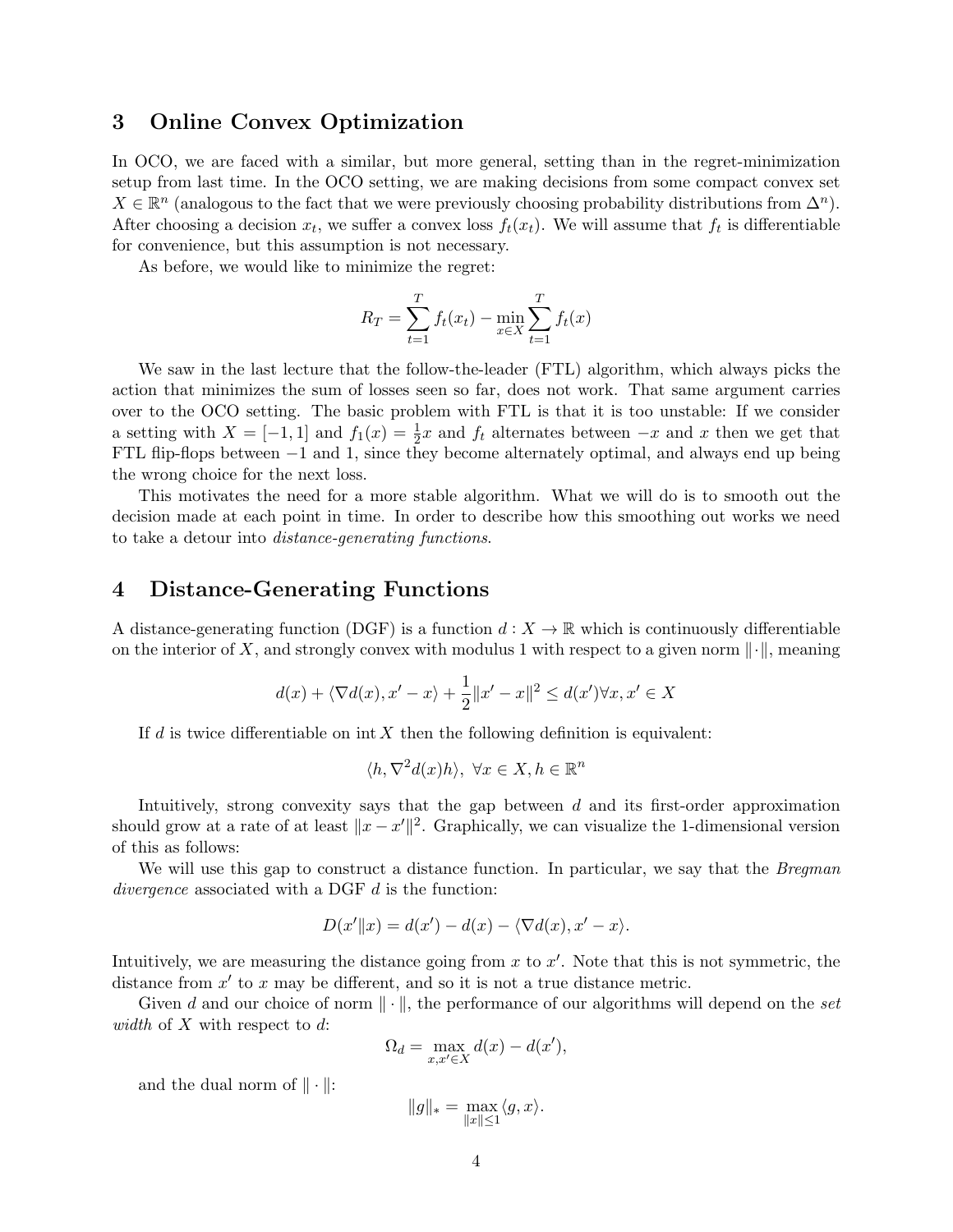

Figure 1: Strong convexity illustrated. The gap between the distance function and its first-order approximation should grow at least as  $||x - x'||^2$ .

In particular, we will care about the largest possible loss vector  $g$  that we will see, as measured by the dual norm  $||g||_*$ .

Norms and their dual norm satisfy a useful inequality that is often called the Generalized Cauchy-Schwarz inequality:

$$
\langle g, x \rangle = ||x|| \left\langle g, \frac{x}{||x||} \right\rangle \le ||x|| \max_{||x'|| \le 1} \langle g, x' \rangle \le ||x|| ||g||_*
$$

What's the point of these DGFs, norms, and dual norms? The point is that we get to choose all of these in a way that fits the "geometry" of our set  $X$ . This will become important later when we will derive convergence rates that depend on  $\Omega$  and  $L$ , where  $L$  is an upper bound on the dual norm  $||g||_{X,*}$  of all loss vectors.

Consider the following two DGFs for the probability simplex  $\Delta^n = \{x : \sum_i x_i = 1, x \ge 0\}$ :

$$
d_1(x) = \sum_i x_i \log(x_i), \quad d_2(x) = \frac{1}{2} \sum_i x_i^2.
$$

The first is the entropy DGF, the second is the Euclidean DGF. First let us check that they are both strongly convex on  $\Delta^n$ . The Euclidean DGF is clearly strongly convex wrt. the  $\ell_2$  norm. It turns out that the entropy DGF is strongly-convex wrt. the  $\ell_1$  norm. Using the second-order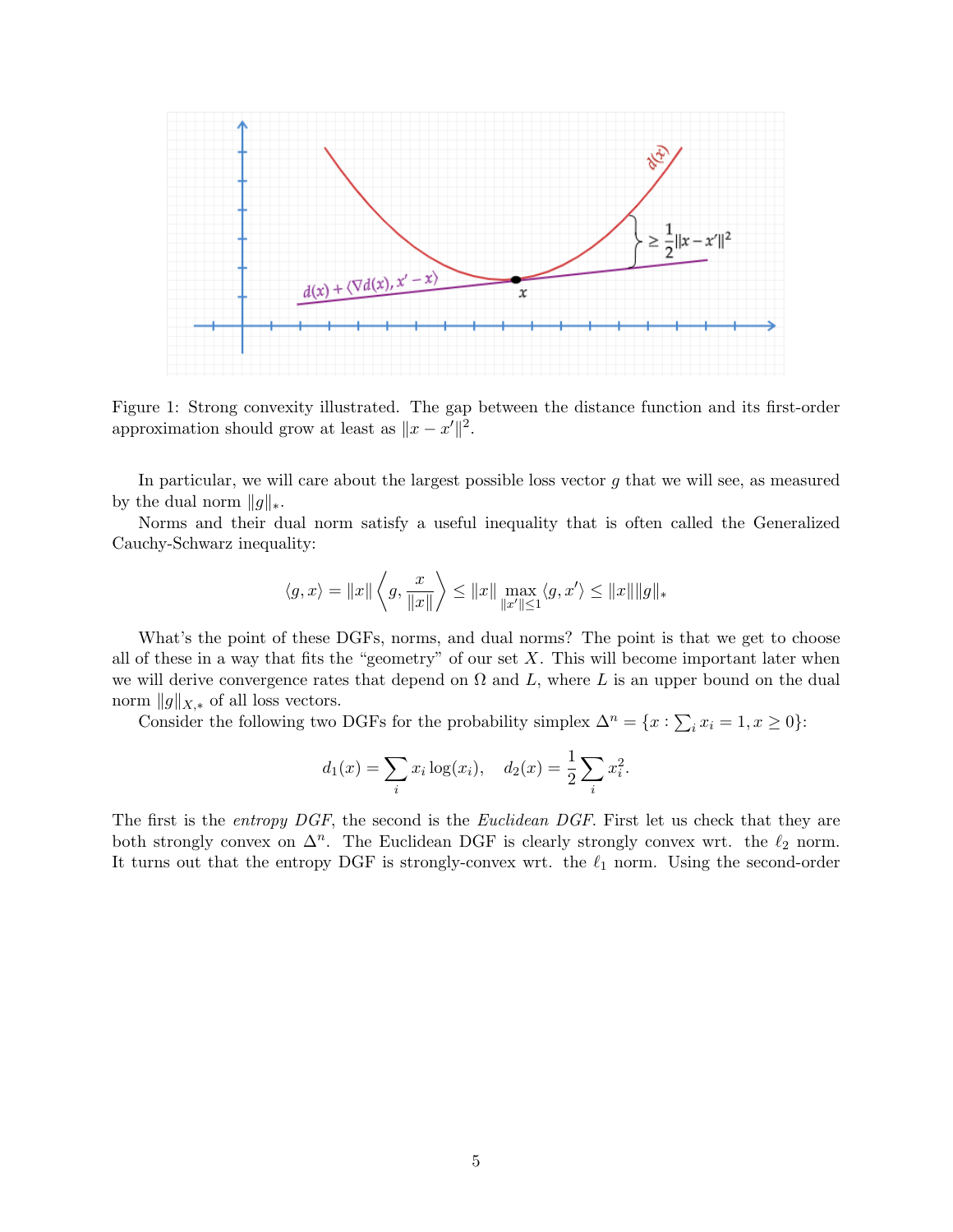definition of strong convexity and any  $h \in \mathbb{R}^n$ :

$$
||h||_1^2 = \left(\sum_i |h_i|\right)^2
$$
  
=  $\left(\sum_i \sqrt{x_i} \frac{|h_i|}{\sqrt{x_i}}\right)^2$   
 $\leq \left(\sum_i x_i\right) \left(\sum_i \frac{|h_i|^2}{x_i}\right)$  by Cauchy-Schwarz  
=  $\left(\sum_i \frac{|h_i|^2}{x_i}\right)$  because  $x \in \Delta^n$   
=  $\langle h, \nabla^2 d_1(x)h \rangle$ 

But now imagine that our losses are in  $[0,1]^n$ . The maximum dual norm for the Euclidean DGF is then

$$
\max_{\|x\|_2\leq 1}\langle \vec{1}, x\rangle = \left\langle \vec{1}, \frac{\vec{1}}{\sqrt{n}} \right\rangle = \sqrt{n},
$$

while  $\Omega_{d_2} = 1$ .

In contrast, the maximum dual norm for the  $\ell_1$  norm is

$$
\max_{\|x\|_1 \le 1} \langle \vec{1}, x \rangle = \|\vec{1}\|_{\infty} = 1.
$$

and the set width of the entropy DGF is  $\Omega_{d_1} = \log n$ .

Thus if our convergence rate is of the form  $O\left(\frac{\Omega L}{\sqrt{\epsilon}}\right)$ T ), then the entropy DGF gives us a  $\log n$ dependence on the dimension n of the simplex, whereas the Euclidean DGF leads to a  $\sqrt{n}$  dependence. This shows the well-known fact that the entropy DGF is the "right" DGF for the simplex (from a theoretical standpoint, things turn out to be quite different in numerical performance as we shall see later in the course).

We will need the following inequality on a given norm and its dual norm:

<span id="page-5-0"></span>
$$
\langle g, x \rangle \le \frac{1}{2} \|g\|_{*}^{2} + \frac{1}{2} \|x\|^{2}.
$$
 (1)

which follows from

$$
\langle g,x\rangle - \frac{1}{2}\|x\|^2 \leq \|g\|_* \|x\| - \frac{1}{2}\|x\|^2 \leq \frac{1}{2}\|g\|_*^2
$$

where the first step is by the generalized Cauchy-Schwarz inequality and the second step is by maximizing over  $x$ .

We will also need the following result concerning Bregman divergences. Unfortunately it's not clear what intuition one can give about this, except to say that the left-hand side is analogous to a triangle inequality.

**Lemma 1** (Three-point lemma). For any three points  $x, u, z$ , we have

$$
D(u||x) - D(u||z) - D(z||x) = \langle \nabla d(z) - \nabla d(x), u - z \rangle
$$

The proof is direct from expanding definitions and canceling terms.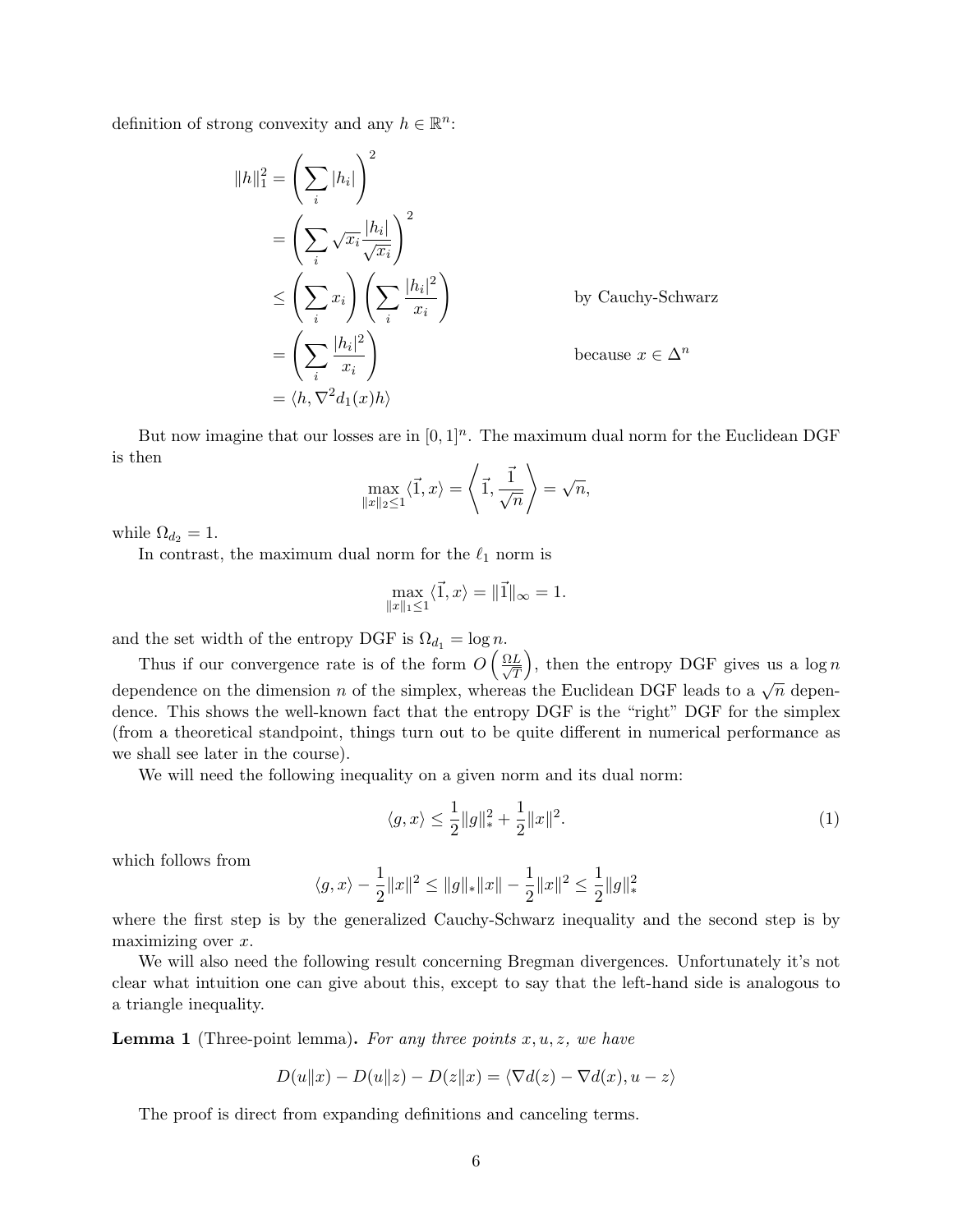# 5 Online Mirror Descent

We now cover one of the canonical OCO algorithms: *Online Mirror Descent* (OMD). In this algorithm, we smooth out the choice of  $x_{t+1}$  in FTL by penalizing our choice by the Bregman divergence  $D(x||x_t)$  from  $x_t$ . This has the effect of stabilizing the algorithm, where the stability is essentially due to the strong convexity of d. We pick our iterates as follows:

$$
x_{t+1} = \underset{x \in X}{\operatorname{argmin}} \langle \eta \nabla f_t(x), x \rangle + D(x||x_t).
$$

where  $\eta > 0$  is the stepsize.

For this algorithm to be well-defined we also need one of the following assumptions:

$$
\lim_{x \to \partial X} \|\nabla d(x)\| = +\infty \tag{2}
$$

<span id="page-6-1"></span>(3)

or d should be continuously differentiable on all of X.

Let  $g_t = \nabla f_t(x_t)$ . By first-order optimality of  $x_{t+1}$  we have

$$
\langle \eta g_t + \nabla d(x_{t+1}) - \nabla d(x_t), x - x_{t+1} \rangle \ge 0, \forall x \in X \tag{4}
$$

We first prove what is sometimes called a *descent lemma* or fundamental inequality for  $\text{OMD}^1$  $\text{OMD}^1$ .

<span id="page-6-2"></span>**Theorem 2.** For all  $x^* \in X$ , we have

$$
\eta(f_t(x_t) - f_t(x^*)) \le \eta \langle g_t, x_t - x^* \rangle \le D(x^* \| x_t) - D(x^* \| x_{t+1}) + \frac{\eta^2}{2} \| g_t \|_*^2
$$

*Proof.* The first inequality in the theorem is direct from convexity of  $f_t$ . Thus we only need to prove the second inequality.

$$
\langle \eta g_t, x_t - x^* \rangle = \langle \nabla d(x_t) - \nabla d(x_{t+1}) - \eta g_t, x^* - x_{t+1} \rangle + \langle \nabla d(x_{t+1}) - \nabla d(x_t), x^* - x_{t+1} \rangle
$$
  
+  $\langle \eta g_t, x_t - x_{t+1} \rangle$   
 $\leq \langle \nabla d(x_{t+1}) - \nabla d(x_t), x^* - x_{t+1} \rangle + \langle \eta g_t, x_t - x_{t+1} \rangle; \text{ by (4)}$   
=  $D(x^* \| x_t) - D(x^* \| x_{t+1}) - D(x_{t+1} \| x_t) + \langle \eta g_t, x_t - x_{t+1} \rangle; \text{ by three-points lemma}$   
 $\leq D(x^* \| x_t) - D(x^* \| x_{t+1}) - D(x_{t+1} \| x_t) + \frac{\eta^2}{2} \| g_t \|_*^2 + \frac{1}{2} \| x_t - x_{t+1} \|^2; \text{ by (1)}$   
 $\leq D(x^* \| x_t) - D(x^* \| x_{t+1}) + \frac{\eta^2}{2} \| g_t \|_*^2; \text{ by strong convexity of } d,$ 

which proves the theorem.

Assume that we have a bound L on the gradient norm  $||g_t||$ . Then we have that

Theorem 3. The OMD algorithm with DGF d achieves the following bound on regret:

$$
R_T \le \frac{D(x^* \| x_1)}{\eta} + \frac{\eta}{2} \sum_{t=1}^T \| g_t \|_*^2
$$

 $\Box$ 

<span id="page-6-0"></span><sup>&</sup>lt;sup>1</sup>Our proof follows the one from the excellent lecture notes of Orabona [\[7\]](#page-9-1). See also Beck [\[1\]](#page-9-2) for a proof of the offline variant of mirror descent.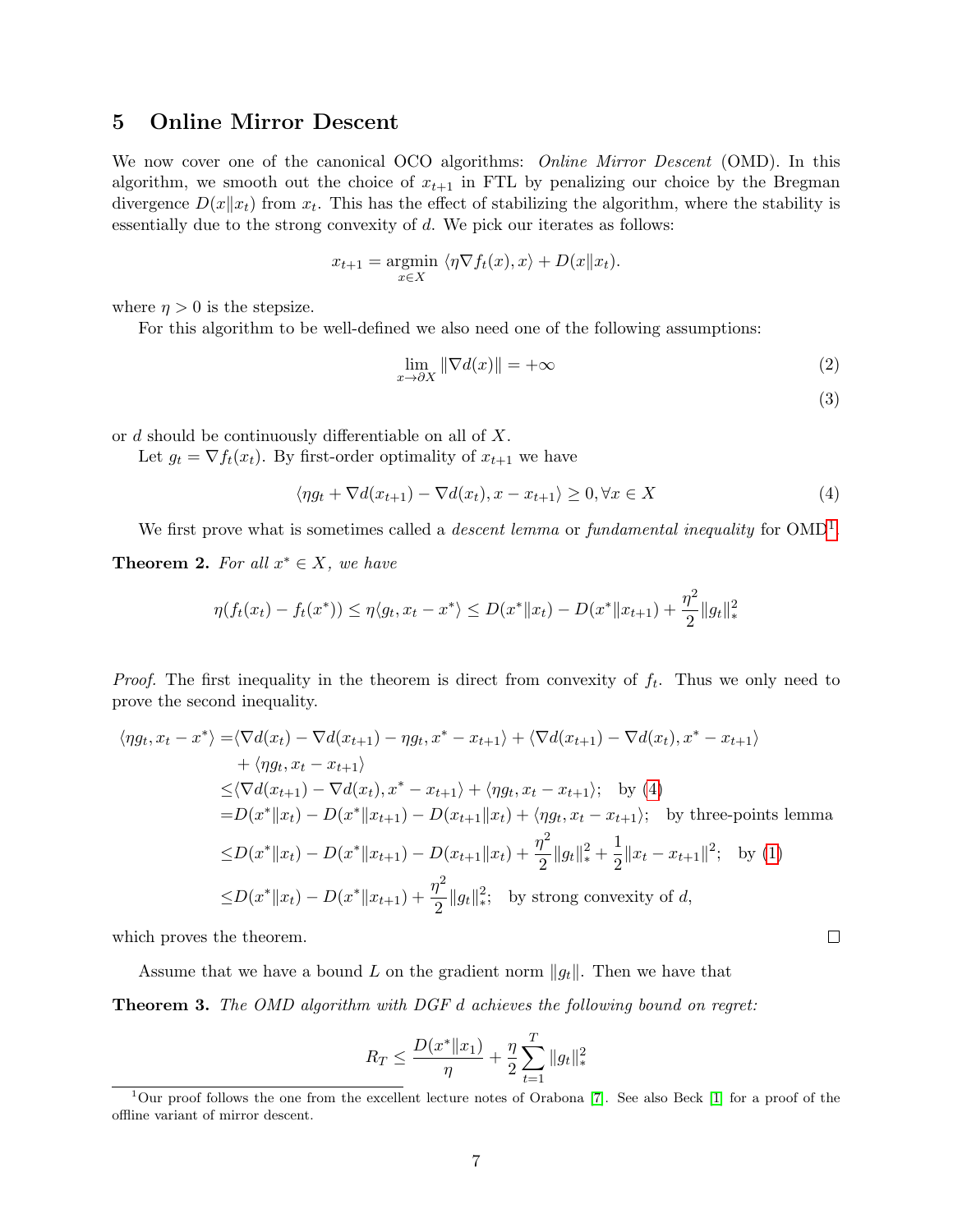*Proof.* Consider any  $x^* \in X$ . Now dividing the inequality from Theorem [2,](#page-6-2) through by  $\eta$ , and summing from  $t = 1, T$  we get

$$
\sum_{t=1}^{T} \langle g_t, x^* - x_t \rangle \leq \sum_{t=1}^{T} \frac{1}{\eta} \left( D(x^* \| x_t) - D(x^* \| x_{t+1}) + \frac{\eta^2}{2} \| g_t \|_{*}^2 \right)
$$
  

$$
\leq \frac{D(x^* \| x_1) - D(x^* \| x_{T+1})}{\eta} + \sum_{t=1}^{T} \frac{\eta}{2} \| g_t \|_{*}^2
$$
  

$$
\leq \frac{D(x^* \| x_1)}{\eta} + \sum_{t=1}^{T} \frac{\eta}{2} \| g_t \|_{*}^2
$$

where the second inequality is by noting that the term  $D(x^*||x_t)$  appears with a positive sign at the t'th part of the sum, and negative sign at the  $t-1$ 'th part of the sum.  $\Box$ 

Suppose that each  $f_t$  is Lipschitz in the sense that  $||g_t||_* \leq L$ , using our bound  $\Omega$  on DGF differences, and supposing we initialize  $x_1$  at the minimizer of d, then we can set  $\eta = \frac{\sqrt{2\Omega}}{L\sqrt{T}}$  $\frac{\sqrt{2\Omega}}{L\sqrt{T}}$  to get

$$
R_T \leq \frac{\Omega}{\eta} + \frac{\eta T L^2}{2} \leq \sqrt{2\Omega T}L
$$

A related algorithm is the follow-the-regularizer-leader algorithm. It works as follows:

$$
x_{t+1} = \operatorname*{argmin}_{x \in X} \eta \langle \sum_{\tau=1}^{t} g_t, x \rangle + d(x).
$$

Note that it is more directly related to FTL: it uses the FTL update, but with a single smoothing term  $d(x)$ , whereas OMD re-centers a Bregman divergence at  $D(\cdot||x_t)$  at every iteration. FTRL can be analyzed similarly to OMD. It gives the same theoretical properties for our purposes, but we'll see some experimental performance from both algorithms later. For a convergence proof see Orabona [\[7\]](#page-9-1).

#### 6 Minimax theorems via OCO

<span id="page-7-0"></span>In the previous lecture we saw von Neumann's minimax theorem, which was:

Theorem 4 (von Neumann's minimax theorem). Every two-player zero-sum game has a unique value v, called the value of the game, such that

$$
\min_{x \in \Delta^n} \max_{y \in \Delta^m} \langle x, Ay \rangle = \max_{y \in \Delta^m} \min_{x \in \Delta^n} \langle x, Ay \rangle = v.
$$

We will now prove a generalization of this theorem.

<span id="page-7-1"></span>**Theorem 5** (Generalized minimax theorem). Let  $X \in \mathbb{R}^n$ ,  $Y \in \mathbb{R}^m$  be compact convex sets. Let  $f(x, y)$  be continuous, convex in x for a fixed y, and concave in y for a fixed x, with subgradients. Then there exists a value v such that

$$
\min_{x \in X} \max_{y \in Y} f(x, y) = \max_{y \in Y} \min_{x \in X} f(x, y) = v.
$$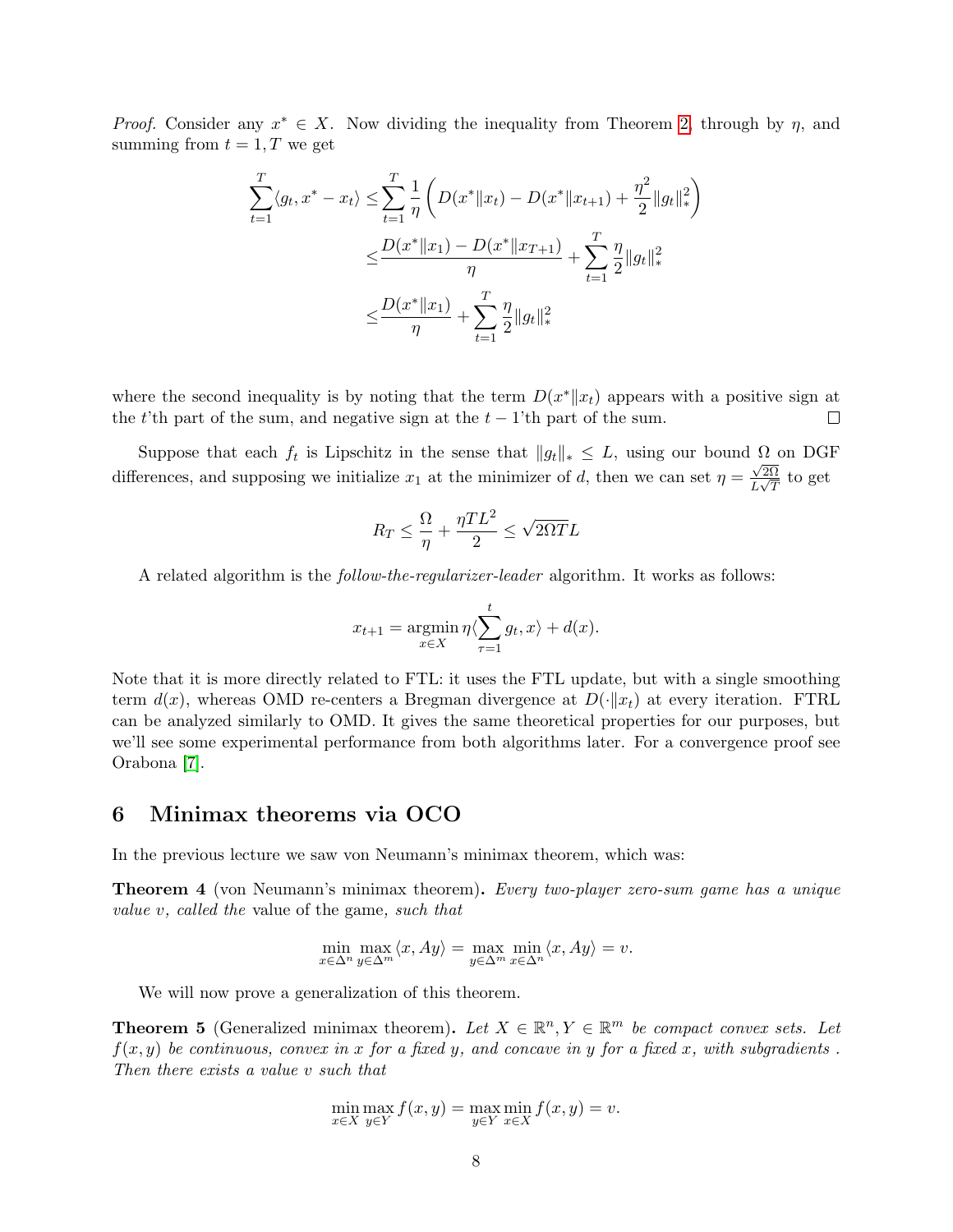Proof. We will view this is a game between a player choosing the minimizer and a player choosing the maximizer. Let  $y^*$  be the y chosen when y is chosen first. When y is chosen second, the maximizer over y can, in the worst case, pick at least  $y^*$  every time. Thus we get

$$
\max_{y \in Y} \min_{x \in X} f(x, y) \le \min_{x \in X} \max_{y \in Y} f(x, y)
$$

For the other direction we will use our OCO results. We run a repeated game where the players choose a strategy  $x_t, y_t$  at each iteration t. The x player chooses  $x_t$  according to a no-regret algorithm (say OMD), while  $y_t$  is always chosen as  $\argmax_{y \in Y} f(x_t, y)$ . Let the average strategies be

<span id="page-8-0"></span>
$$
\bar{x} = \frac{1}{T} \sum_{t=1}^{T} x_t, \quad \bar{y} = \frac{1}{T} \sum_{t=1}^{T} y_t.
$$

Using OMD with the Euclidean DGF (since  $X$  is compact this is well-defined), we get the following bound:

$$
R_T = \sum_{t=1}^T f(x_t, y_t) - \min_{x \in X} \sum_{t=1}^T f(x, y_t) \le O\left(\sqrt{\Omega T} L\right)
$$
\n<sup>(5)</sup>

Now we bound the value of the min-max problem as

$$
\min_{x \in X} \max_{y \in Y} f(x, y) \le \max_{y \in Y} f(\bar{x}, y) \le \frac{1}{T} \max_{y \in Y} \sum_{t=1}^{T} f(x_t, y) \le \frac{1}{T} \sum_{t=1}^{T} f(x_t, y_t),
$$

where the first inequality follows because  $\bar{x}$  is a valid choice in the minimization over X, the second inequality follows by convexity, and the third inequality follows because  $y_t$  is chosen to maximize  $f(x_t, y_t)$ . Now we can use the regret bound [\(5\)](#page-8-0) for OMD to get

$$
\min_{x \in X} \max_{y \in Y} f(x, y) \le \frac{1}{T} \min_{x \in X} \sum_{t=1}^{T} f(x, y_t) + O\left(\frac{\sqrt{\Omega}L}{\sqrt{T}}\right)
$$

$$
\le \min_{x \in X} f(x, \bar{y}) + O\left(\frac{\sqrt{\Omega}L}{\sqrt{T}}\right)
$$

$$
\le \max_{y \in Y} \min_{x \in X} f(x, y) + O\left(\frac{\sqrt{\Omega}L}{\sqrt{T}}\right)
$$

Now taking the limit  $T \to \infty$  we get

$$
\min_{x \in X} \max_{y \in Y} f(x, y) \le \max_{y \in Y} \min_{x \in X} f(x, y)
$$

which concludes the proof.

For simplicity we assumed continuity of  $f$ . The argument did not really need continuity, though. The same proof works for f which is lower/upper semicontinuous in x and y respectively.

 $\Box$